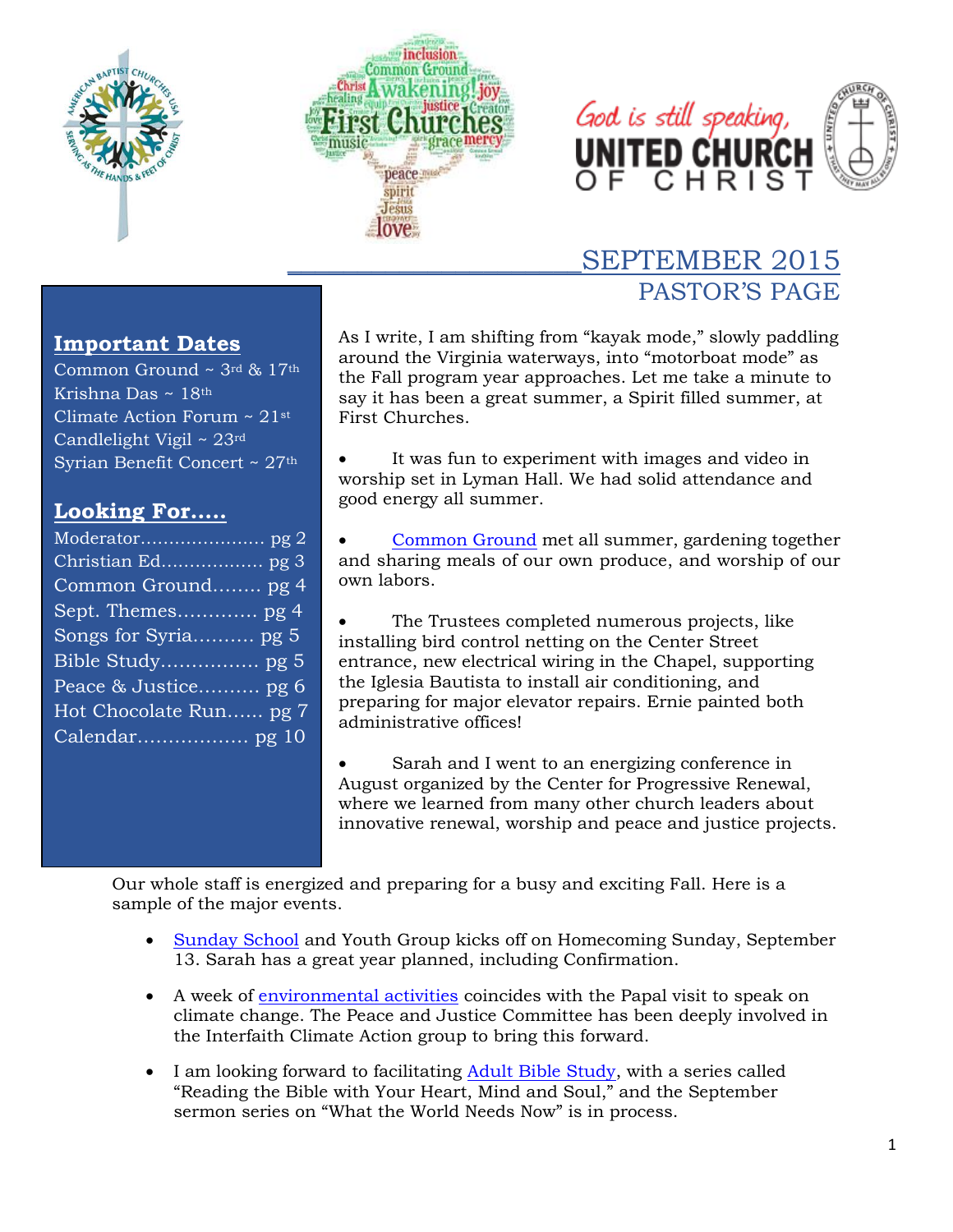- Dana has been selecting new music and is working on a youth bell choir.
- Vanessa is a proficient digital communicator, and learning more every day, so you know what is happening.
- At our [Annual Meeting](#page-1-0) on September 20, we will review the final budget, celebrate the Organ Campaign, receive updates from the Tiffany Window Committee, and launch a year of "Holy Conversation" about our future.

I look forward to welcoming you to a new Fall Program in 2015! I think our unofficial theme should be, "Church is something we make together." We have energy and vitality because of what you all bring to the mix. God moves among us, and often God's hands are attached to your wrists! It is a privilege to stand in wonder and watch it all unfold. Thanks for being a part of all this, and I look forward to seeing you soon!

Pastor Todd

## **A NOTE FROM YOUR MODERATOR**

<span id="page-1-0"></span>Hello First Churches Family!

I hope this note finds you enjoying the still warm summer days and the clear nights and fireflies. We have had a great summer at First Churches. And look forward to continued activity and growth as we enter the harvest season.

Early in the Fall, we will begin a dialog to determine how we want to structure ourselves to best support our Mission and Vision. It's an exciting time for a lot of reasons. Our gifts are becoming more well-known in the community. We have new people adding voice and song to some of our oldest traditions. First Churches continues to live our history here is Northampton because of this congregation. And I love every part of that.

And so, as Moderator of First Churches, I make this, the first official announcement of the 2015 Annual Meeting. The meeting will be held after services on Sunday, September 21st. 2015.At this meeting, we will hand out the Annual Report with the final budget numbers for the 2014-2015 fiscal year. We will also talk about and outline the upcoming Dialog sessions. And we'll discuss nominations and the committee slate for the up-coming year.

I wish you all a great rest of the summer.

Donna M. O'Meally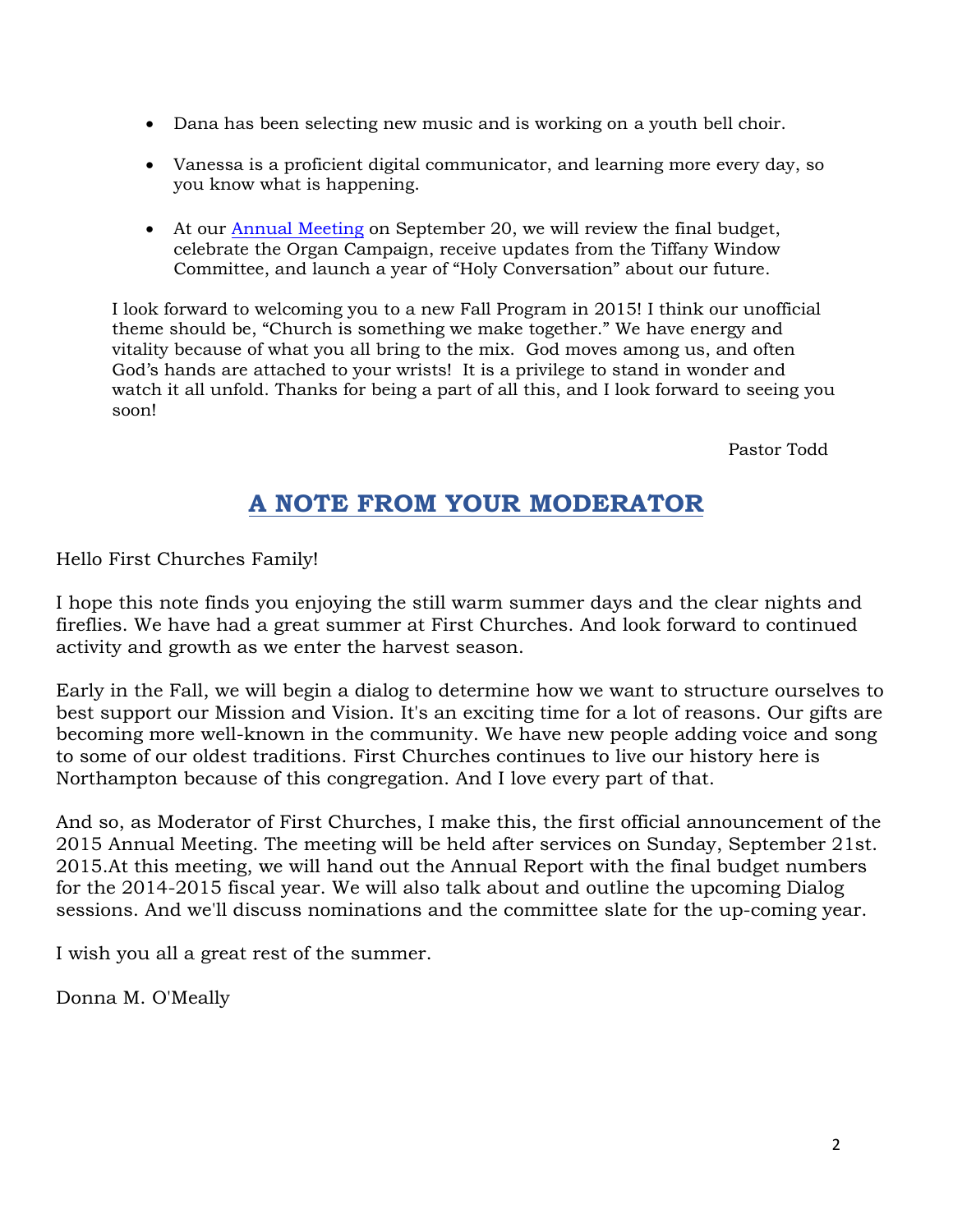## **SUNDAY SCHOOL & YOUTH PROGRAMS**

<span id="page-2-0"></span>Hello Everyone,

The summer is winding down and things at church are picking up. Here's some of what you need to know to get our school year off to a great start. **Sunday School will start September 13th with registration at 9:30am.** We'll have munchkins and fruit available down in the Sunday School rooms that morning so kids can enjoy a little snack while you fill out their forms and they meet their teachers.

#### **Please let me know if your children will be**

**participating** in Sunday school this year. I will be ordering curriculum and supplies in the next week and it would be very helpful to have a sense of how many kids plan to participate. And please know that friends are always, always, always welcome.



#### **Teachers**

At First Churches we are blessed with lots of kids eager to learn on Sunday morning. But that blessing come with a responsibility to provide them with the best children's ministry we can offer. We have a great curriculum, 4 beautiful classrooms, and the kids to fill them, but in order to make this program fly we really need teachers. I am looking for help in every classroom from the Rainbow Room (nursery) through 6th grade. If you know of anyone, even outside the church, who might be interested, please let me know.

And if you are hoping to help out in any capacity, well first let me just say, "thank you!"

Second, it would be lovely if you could join us for an **orientation on September 6th** right after church. We'll use that time to familiarize you with our curriculum and the classrooms, we can start to fill in the teaching schedule for Fall, and you'll have a chance to complete a CORI form to keep us in line with our safe church policy. If you can't make it on the 6thbut would still like to help, just let me know and I'll set up a time to speak with you.

Our mission is to help our children grow in the way of Jesus and explore their faith and personal values, by fostering critical thinking skills in a fun and safe environment. With your help we can do this and make a difference in the lives of our children.

Thank you and blessings upon you all,

Pastor Sarah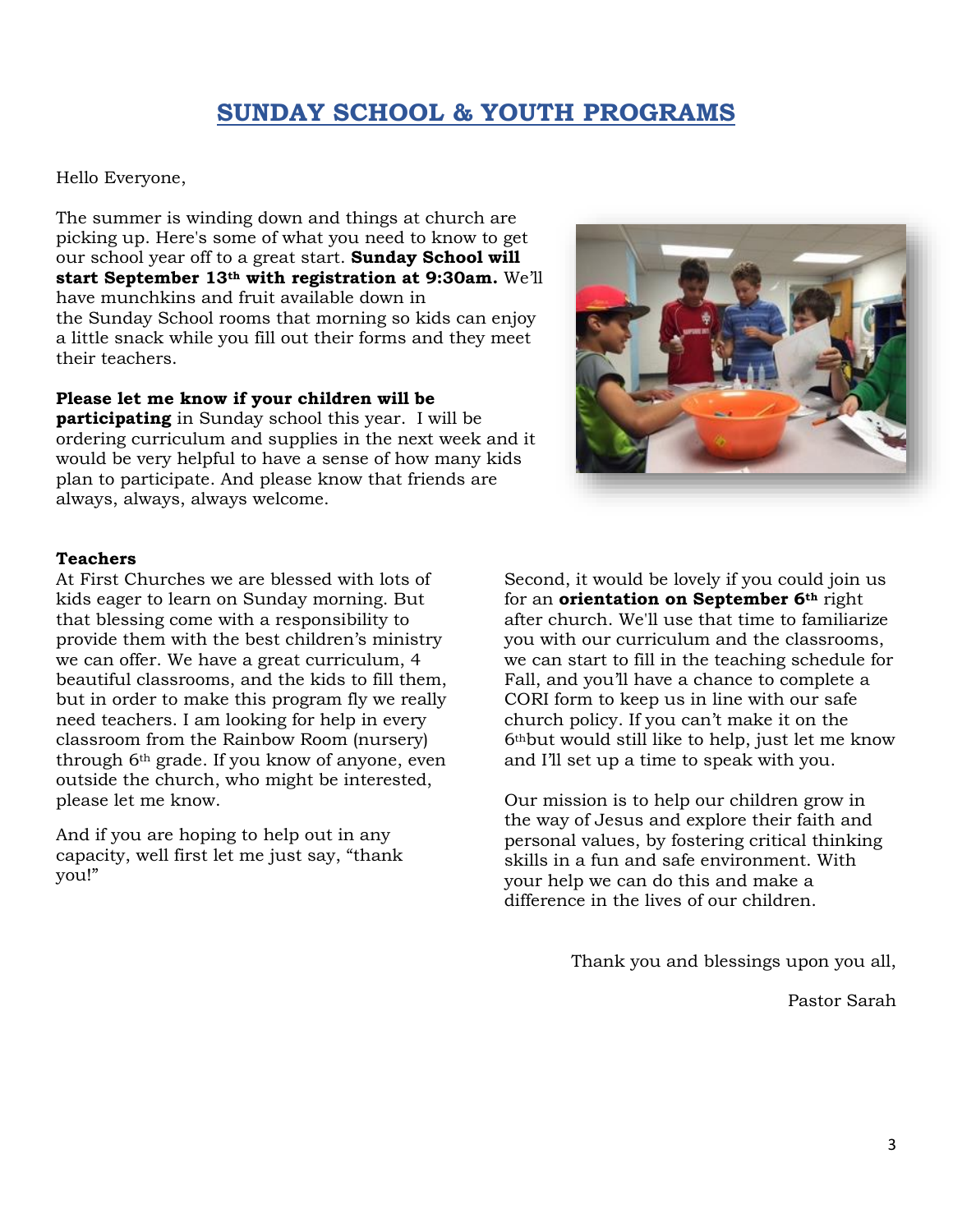## **COMMON GROUND**

#### <span id="page-3-0"></span>**Brokenness.**

I don't know exactly why or where we'll go with it yet, but that's the theme God has laid on my heart for our gathering this coming Thursday, September 3. Come join us as we:

Cook and set-up from 5-6 Eat and worship from 6-7 Clean up from 7-7:30 and then enjoy Common Ground After Dark at the Foundry (where the conversation continues…)

If you can come Thursday- and I hope you can - bring something little (a watch, a necklace, a vase, a toy) that's broken. And if the theme inspires something in you -a



poem, a thought, a song - let me know. You can e-mail, call, or better yet meet me in the garden Sunday night at 5:00. We'll water, weed, and plan out worship. Everyone's welcome. And speaking of our garden, there's so much coming up that I think we'll make two soups. Come Cultivate a Peace,

Pastor Sarah

## **JOIN THE CHOIR!!**



If you enjoy singing, please consider becoming part of our choir! There are no auditions, and we do have a lot of fun together!! Rehearsals are on Friday evenings from 7:00 – 8:30 and on Sunday mornings at 9:00. We will begin meeting on Friday, September 11, and will sing for the service for the first time this season on September 13th. Choir membership is open to upperelementary age children, teenagers, elders, and anyone in between! We hope you'll be willing to give it a try! Please speak with any choir member or Dana (727-8677 or [dana@elytra.net\)](mailto:dana@elytra.net).

#### **SUNDAY WORSHIP THEMES:**  *WHAT THE WORLD NEEDS NOW*

**September 6:** Finding Faith with Other Faiths: How a Multi-faith Awakening is Reshaping our Loyalties

**September 13:** Homecoming Sunday Still Talking About Jesus; How Jesus is still relevant in a pluralistic world

**September 20:** We Are Not in Charge; The Next Wave of Being an Open and Affirming Church

**September 27:** Creation Sunday

We are Responsible for Life on Earth; What Jonathan Edwards Might Think about Climate Change

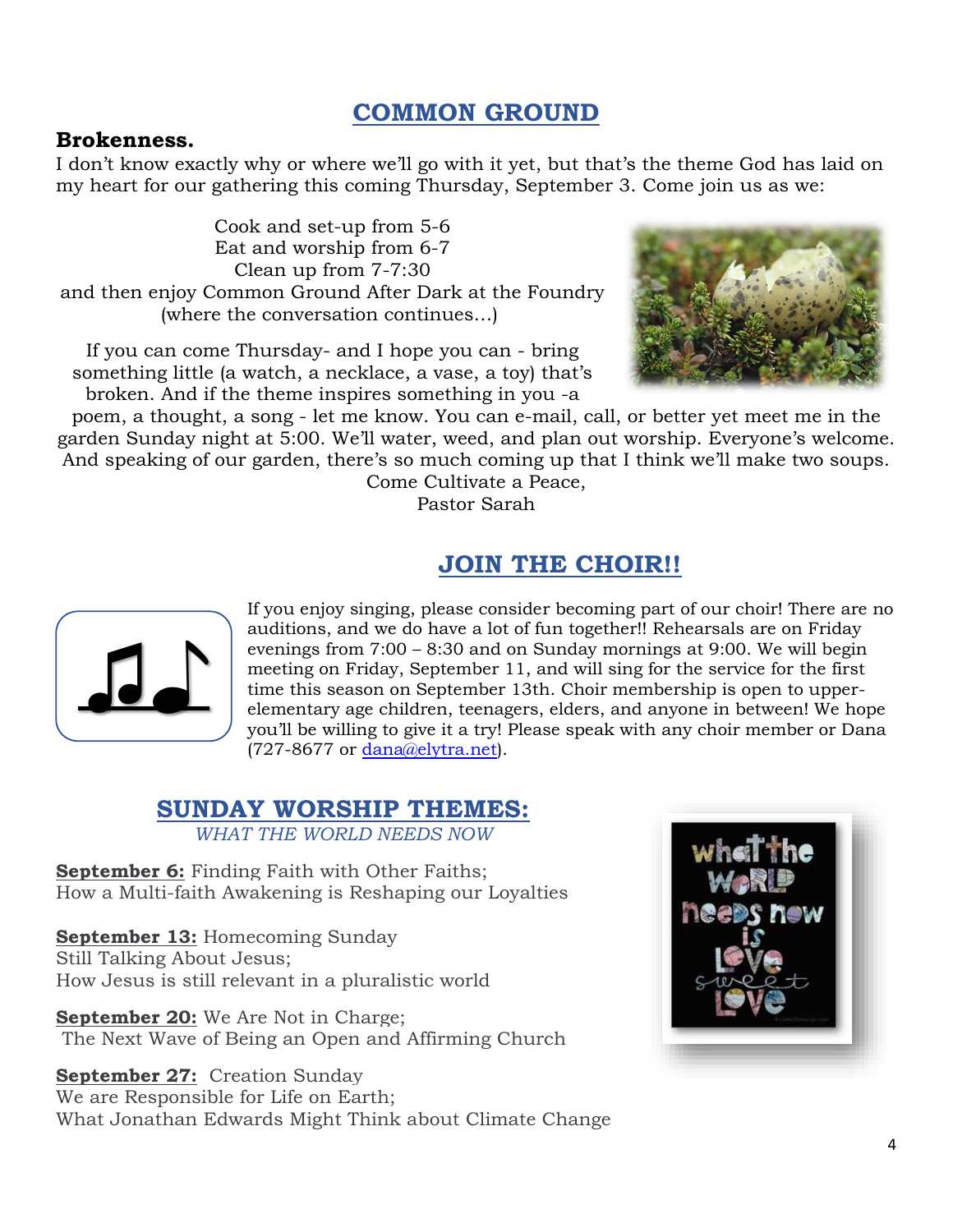## **CONCERT IN SUPPORT OF REFUGEE RELIEF**

The Valley Syrian Relief Committee Presents *Songs for Syria* on Sunday, September 27th, 3:00 pm in First Churches, 129 Main Street, Northampton

After four years of war, half of Syria's people have fled their homes and are living in deplorable and dangerous conditions, many without access to food, shelter, and much-needed medical care. The United Nations has called this the worst humanitarian crisis since World War II.

The Valley Syrian Relief Committee is hosting a concert to raise funds for medical aid for Syrian refugees.The concert is free, The Valley Syrian Committee will be requesting donations for the Syrian American Medical Society. The funds will be used to provide medical



services, replace bombed hospitals, train medical personal and purchase medical supplies.

The concert will feature a special performance by the highly acclaimed Layaali Arabic Music Ensemble with Syrian guest artists, as well as remarks by Dr. A.F. Elshaar, President of the New England Chapter of The Syrian American Medical Society. Local civil liberties lawyer, radio personality and author Bill Newman will emcee.

First Churches is pleased to be a cosponsor of this event.

For more information contact:

The Valley Syrian Relief Committee Phone: Michael Kane - [413-586-0403](tel:413-586-0403) Email: [valleysyrianrelief@gmail.com](mailto:valleysyrianrelief@gmail.com)

#### <span id="page-4-0"></span>**MONDAY NOON BIBLE STUDY – BEGINNING SEPTEMBER 14**

"How to Read the Bible with All Your Mind, Heart and Soul"

There is no one way to read the Bible, and it is best to read it several different ways. When I preach, I often use four different ways of reading scriptures to open different levels of meaning. We will explore together the follow four ways for a week each:

~ Reading the Bible as literature helps us remember that there is a story behind the story. Jesus doesn't just show up from nowhere and start preaching. The Gospels come from a rich matrix of tradition, including Moses and the Exodus, the prophets, and exile and conquest of Israel and Judah. Reading a text out of context limits the possibilities.

~ Knowing some historical context and basic timeline helps in this process. The Bible is not just full of spiritual sayings, it is full of community conflicts, politics and questions about the nature and will of God set in a time and place.

~ Word studies can help reveal richer understandings. What do words like love, grace or faith really mean? How are these words used in different places in the Bible? (Continued next page...)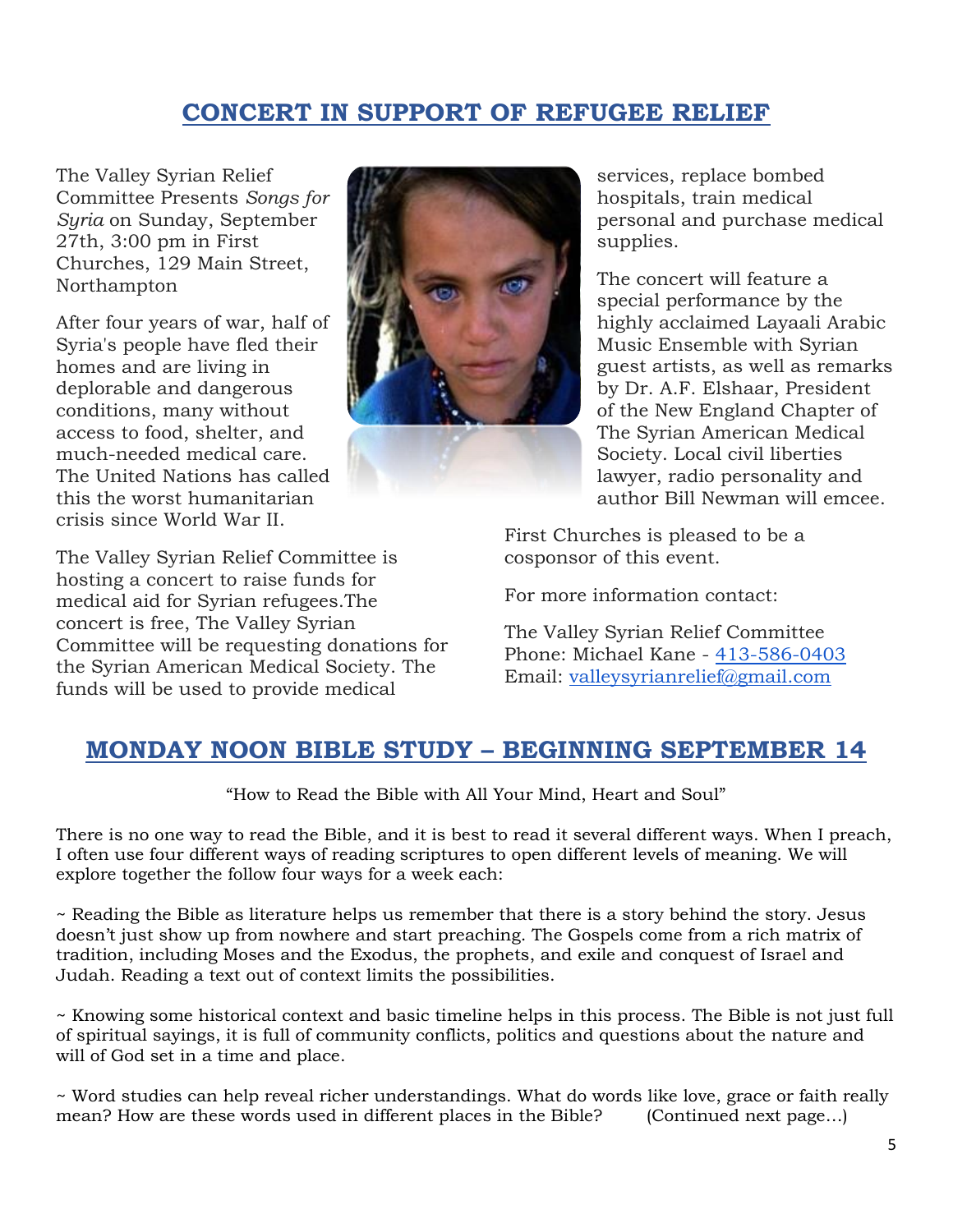~ Reading the Bible devotionally is also important. We are not reading scriptures just for information, but to experience transformation. Reading the Psalms, reading and praying as Lectio Divina, and integrating scriptures into a prayer life, and sharing together in a group about how it speaks to us are meaningful parts to letting scripture speak to us.

Join us any Monday at Noon in my study. We will meet all year except for holidays. Future topics may include reading the four Gospels in Parallel, parables, Creation theology, diversity in the Bible, and learning from Moses For example we could spend a week on how to read the Bible as literature, the role of historical settings on different parts of the Bible, word studies and devotional readings of scripture.

Pastor Todd

## **≈ PEACE & JUSTICE ≈**

<span id="page-5-0"></span>

#### [LOCAL Interfaith Eco-Actions](http://bit.ly/1PxmTTS)

The Interfaith Eco-Action Community welcomes all faithbased individuals to join us in taking action to help mitigate climate disruption. We now mobilize around Pope Francis's US visit and have plans into 2016. Join us!

**Sept. 21 @ 7pm:** Community Forum on the Papal Encyclical at First Churches Northampton: A panel of religious leaders from the Catholic, Protestant

and Jewish faith traditions will share their perspectives on the critical importance of Pope Francis' recent papal letter and his call for Climate Justice. Panelists are Professor Craig Nicholson, Reverend Dr. Andrea Ayvazian, and Rabbi David Seidenberg

**Sept. 23 @ 8:15pm:** Interfaith Candlelight Vigil in solidarity with DC Yom Kippur Vigil prior to Pope Francis' congressional address. First Churches Meeting House in Northampton

**Sept. 24 @ 7pm:** Area Watch Parties of Pope Francis' Congressional Address – see below for Watch Party sites details. This historic event will be rebroadcast in Longmeadow, Northampton, and Amherst with rich discussion afterwards

**Sept. 24 @ 7pm:** Watch Party Sites: St. Elizabeth Ann Seton, Northampton; St. Mary's Church Longmeadow Unitarian Universalist, Amherst

**Sept. 26-7:** Interfaith Clergy and Choirs Preaching and Singing About Climate – All Faith **Communities** 

**Sept. 27 @12:30:** Interfaith Community Singing Action – First Churches, Northampton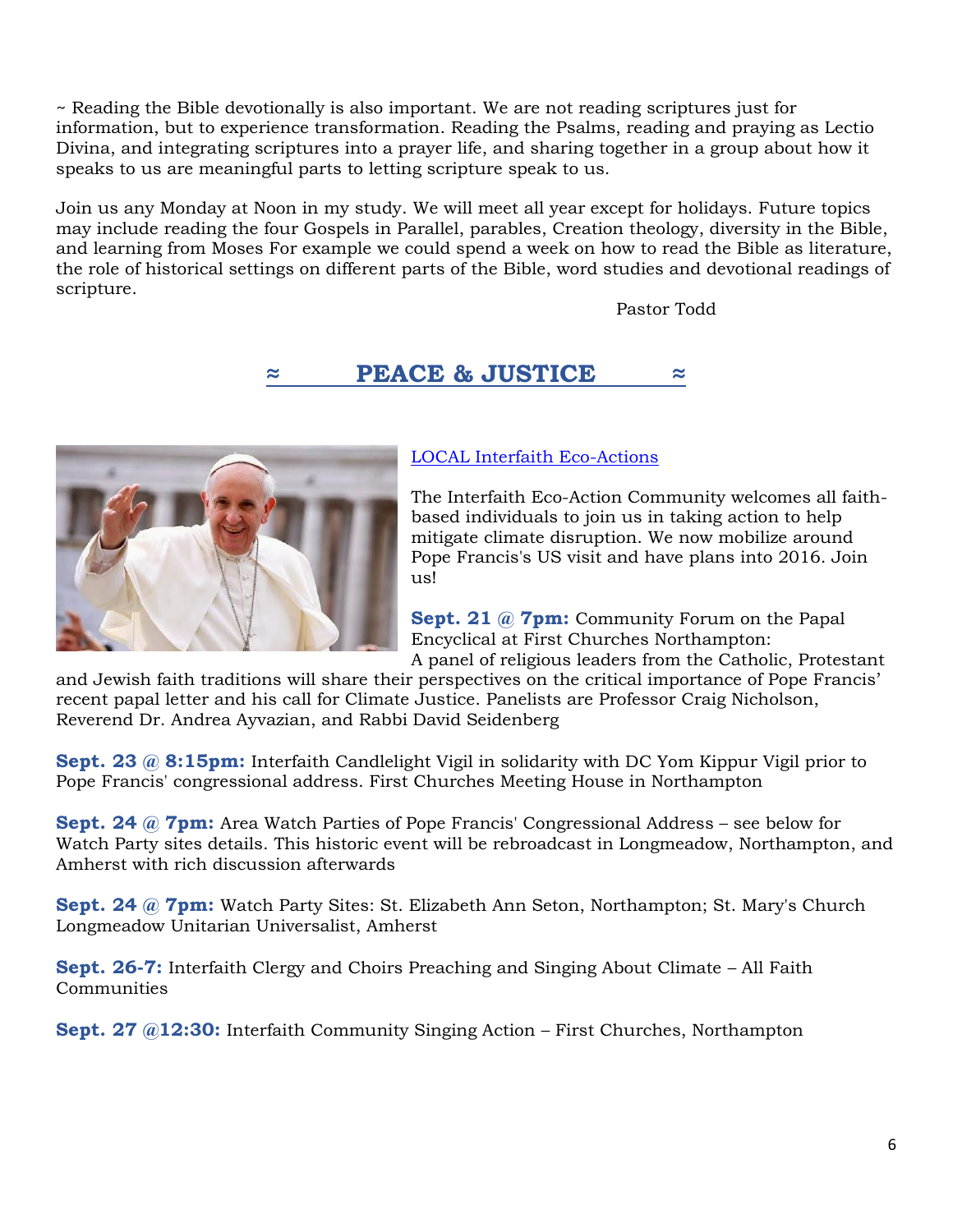## **HARVESTING HOPE PROCLAMATION**

As the autumn season turns and the earth yields her fruits of summer labor, we gather. We gather with the purpose of harvesting hope, to come together in community and envision a sustainable future. We are guided by the concept of Shmita, the ancient biblical wisdom that encourages us to t the land a Sabbath one year out of every seven; to deeply rest from production; to cancel debts, to take down fences, to share the land, to bring the slow living of the Sabbath to an entire year and deepen our trust that the whole world is filled his deep breath of a year reminds us that there are no greater blessings than the gift of good land and fresh air; clear cool water and the changing glories of sun and shade. This deep breath of a year reminds us that all living beings are interwoven with earth, air and water; flowers of the field are interwoven; trees of the forest are interwoven; stones of the earth are interwoven and our actions carry real and meaningful consequence. We gather to find ways to bring these values into the next six years; to deepen Sabbath Mindfulness in our society.

Hakhel in Hebrew means gather and assemble. In the Biblical tradition, Hakhel was the moment at the end of the Shmita year, the Sabbatical year, when the whole people would gather in Jerusalem and listen to the King read the passages from Scripture that limited his power. Drawing from this ancient well of wisdom, we

assemble together. We assemble to harvest the power from our diverse spiritual and cultural traditions to remind our governments, our corporations and ourselves that all life is important. Even kings, presidents, legislators and corporate executives can not rule the very Source of Life that provides for us all.

Together we gather so we will not forget, or fall asleep in comfortable living rooms and feign ignorance of the violence our wealth is perpetrating. The sudden weather calamities, the extinction of species upon species, the everyday use of dangerous chemicals, the spread of poverty and injustice across the planet destroying neighborhoods, communities and now, whole nations. We gather together and commit to feel so that we may act, we may dream and we may hope.

On this autumn day we remember what our ancestors always knew: blessings continuously flow from this Earth drawing us into wonder; calling us into responsible action. We renew ourselves by reading our holy texts together and sharing our sacred stories aloud; speaking the truth we carry and planning street actions for protest and celebration. On this autumn day we gather and go forward as neighbors and citizens to harvest hope. We are ready to begin again; to plant and sow; and to be active partners helping bring the sustainable and regenerative future we all hope for.

If not now, when? If not us, who? If not here, where?

Written by Maggid David Arfa and the Harvesting Hope Proclamation Committee, August 2015; Elul 5775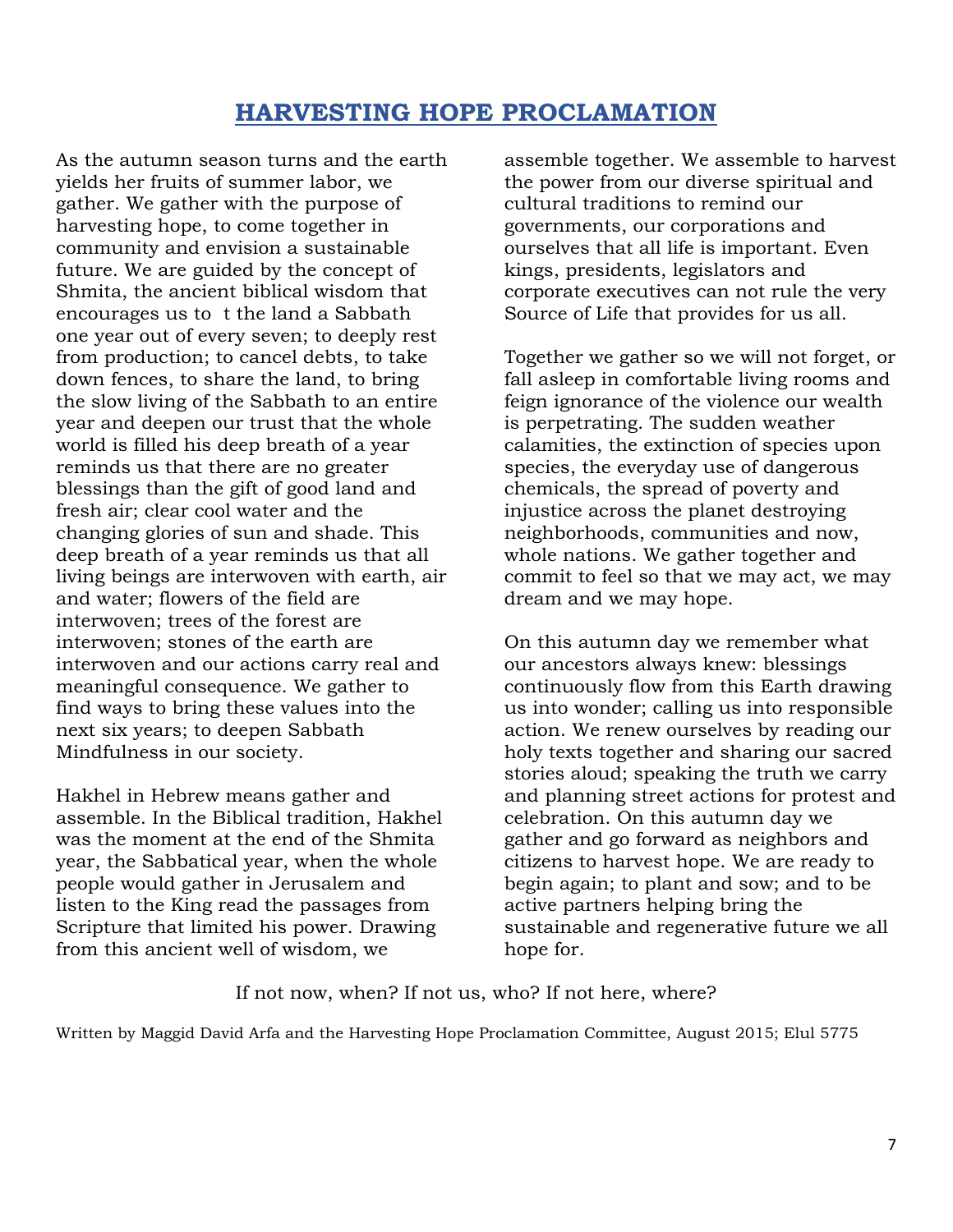# **THE FAIR IS COMING!!! GET READY!!!!!**

The Annual Church Fair will take place on November 21st . Please keep an eye out for ways you can help, contact Vanessa in the Church Office with any questions.

## **THE 12TH ANNUAL HOT CHOCOLATE RUN**

*Save the Date! December 6, 2015*

The Hot Chocolate Run is a community celebration of Safe Passage, the Hampshire County organization addressing domestic violence. The Hot Chocolate Run has grown dramatically since its first year in 2004. This year, we expect 6,000 participants in our 5K

road race, 5K fun run, and 3K walk. Every runner and walker will enjoy a mug of homemade hot chocolate at the finish line!

Participants join us year after year for a fun and festive start to the holiday season.

They participate to spend time with family and friends, to run a challenging 5K course with serious competitors, to enjoy hot chocolate,

and most importantly, to support Safe Passage and our important programs for survivors of domestic violence.

Every one of our participants has the opportunity to make a big difference for people

> who have lived with domestic violence. We hope you'll join us this year–and that you'll sign up to Step Up for Safe Passage. Together, we can expand possibilities and opportunities for people living with abuse.

Registration starts this month-Click [here](http://www.hotchocolaterun.com/register/) to find out how you can sign up.

# **SUPER SATURDAY ~**

*October 17, 2015 8:00am - 3:30pm* [Register HERE Now!](https://macucc-reg.brtapp.com/SuperSaturdayOctober2015)

#### *Featuring Dr. Marcia McFee*

Don't miss this opportunity to hear Dr. Marcia McFee. Marcia is an author, worship designer and leader, professor, preacher and artist. Her engaging and interactive style has been called "refreshing," "inspiring," and "unforgettable." Marcia's passion for helping the church to worship God fully is especially directed toward the education of local congregations.

#### **Workshops can be seen [here](http://www.macucc.org/eventdetail/487028)**

Participants will be able to attend two 90 minute workshops related to various aspects of church life, mission and ministries, one in the morning and one in the afternoon.

In addition, participants can attend a 30 minute table conversation or forum during one of the mid-day lunch periods. See descriptions inside this brochure and register early, as spaces will fill.

Be Green! We encourage attendees to carpool and to bring their own reusable water bottles and/or travel mugs.

Cost: \$54 per person or \$44 per person in church groups of 5 or more who register at the same time. Registration deadline is October 5, 2015.

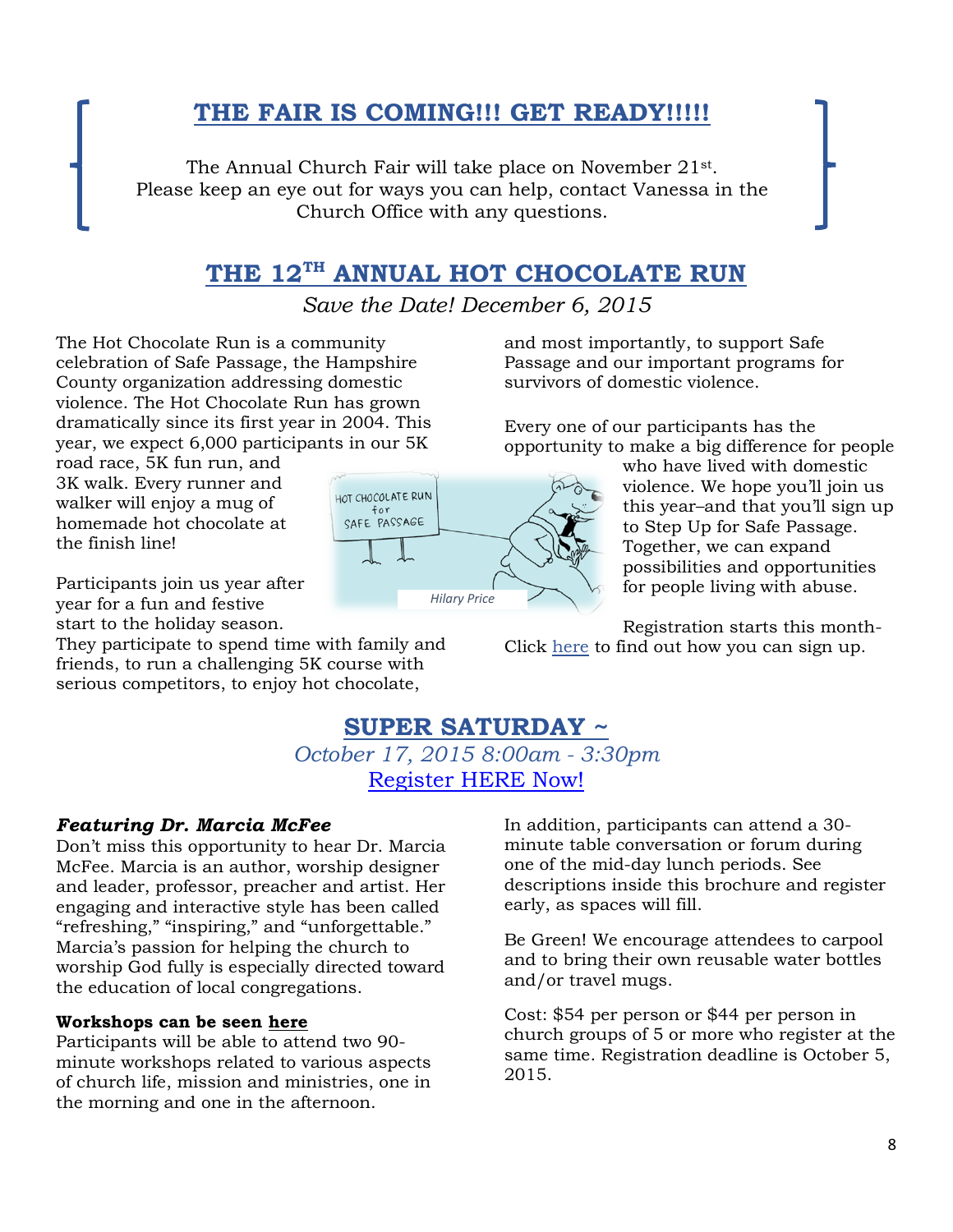#### **TRASH TO TREASURES**

*Saturday, Sept 12th on the Amherst Town Common, 9am – 3pm*

Trash to Treasures is an annual used furniture sale benefitting the [Amherst Survival](http://amherstsurvival.org/)  [Center.](http://amherstsurvival.org/) Decorate your apartment, dorm room or home with a recycled piece of furniture at well below retail prices. All proceeds benefit the Amherst Survival Center's programs serving nearly 6,000 of our neighbors in Hampshire and Franklin Counties.

The ASC is still accepting donations of gently used furniture and will pick up items for a small fee. For more information, you can call the ASC at 413-549-3968 x308 or email furniture@amherstsurvival.org.

#### **CENTER FOR INTERNATIONAL EDUCATIONAL EXCHANGE**

CIEE is currently seeking host families in the greater Hampshire Region area for a few international high school students who will be studying at Holyoke High School, Northampton High School, & Easthampton High School this August.

Bianca is a 17 year old girl from ITALY.

Jose is a 16 year old boy from MEXICO.

Mathilda is a 17 year old girl from ITALY.

Lorenzo is a 17 year old boy from ITALY.

CIEE accepts all types of host families (Kids, no kids, empty nesters, single adults, etc.) All that is required is to provide the student with an accepting family environment, a bed to sleep in, 3 meals a day, and help with transportation arrangements.

Our students arrive fully equipped with the appropriate visa information, medical insurance, and spending money. To learn more about our program or about becoming a host family, visit our website. You may also start an application today!

Thank you in advance for your kindness and support!

Warmest Regards,

David Suda Outreach Coordinator, USA High School 300 Fore Street, Portland, ME 04101 email dsuda@ciee.org tel .207.239.9233 fax .207.274.5648 web ciee.org/highschool/ web ciee.org/host/